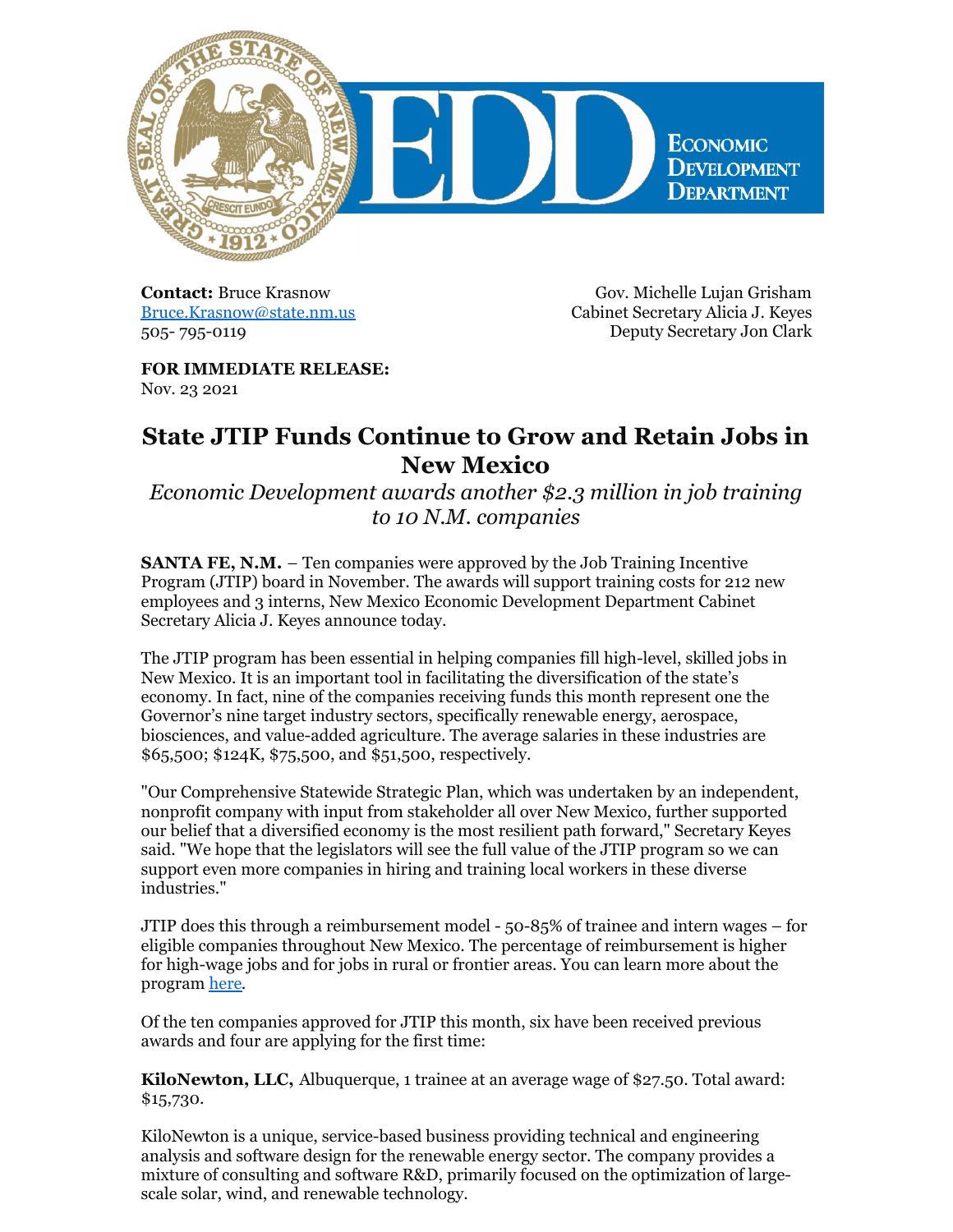**LoadPath, LLC,** Albuquerque, 13 trainees at an average wage of \$54.23. Total award: \$404,760.

LoadPath delivers mechanical, structural, and thermal technologies for satellite and space launch applications. The company was awarded a large contract in 2020 with the Air Force Research Laboratory to assist in research and development of advanced components and systems for satellites. Additionally, LoadPath has recently been awarded substantial contracts from SpaceFlight, XBow, and Boeing.

**OpenEye Scientific Software, Inc.** (OpenEye), Santa Fe, 17 trainees at an average wage of \$45.86. Total award: \$439,632.36.

OpenEye is headquartered in Santa Fe, NM, with offices in Boston, Cologne, 'Strasbourg, and Tokyo. It was founded to develop large-scale molecular modeling applications and toolkits, primarily aimed toward drug discovery and design.

**Pecos Valley Production, Inc.** (PVP), Roswell, 19 trainees at an average wage of \$19.97. Total award: \$202,646.

PVP was formed in 2015 when it was awarded a medical cannabis Non-Profit Producer License from the New Mexico Department of Health. The company's state-of-the-art cultivation campus is in Roswell, NM, where the production, processing, administrative, and executive staff is located. PVP works with different manufacturer and also works to spread awareness about cannabis. This is their first JTIP application.

**Rural Sourcing, Inc.** (RSI), Albuquerque, 17 trainees at an average wage of \$37.03 and three interns at an average wage of \$15. Total award: \$364,409.72.

Rural Sourcing is an alternative to offshoring technology development and support with the goal of creating thousands of tech jobs across the U.S. The company has eight development centers, a corporate office, and over 750 employees with plans to reach the goal of 10 centers in 2022.

**SRE Wellness, Inc.,** Albuquerque, six trainees at an average wage of \$29.92. Total award: \$93,216.

SRE founder Ron Silver has been on a mission to create edibles with CBD that were reliable and tasted great. In the process, he also created and developed the company's patent pending Azuca TIME INFUSION<sup>TM</sup> process that allows edibles to take effect in 2-15 minutes. This is their first JTIP application.

**Stampede Meat, Inc.,** Sunland Park, 90 trainees at average wage of \$14.07. Total award: \$548,609.84.

Stampede Meat is a leading provider of portion-controlled protein solutions. The company creates seasoned and prepared, value-added meats, portion cuts, and a variety of fullycooked meats that serve the numerous national food chains, restaurants, retailers, club stores , food service distributors, cruise lines, casinos, home delivery, military, hospitality, schools, airlines, and other markets in the U.S. and internationally.

**Tattooed Chefs Food Corp**, Albuquerque, 37 trainees at an average wage of \$18.87. Total award: \$190,424.48.

Tattooed Chef is a leading plant-based food company offering innovative and sustainably sourced plant-based foods. Their signature products can be found in the frozen food sections of leading national retail food stores across the U.S. and on their e-commerce website. This is Tattooed Chefs' first JTIP application. The company plans to add 150-300 jobs in Albuquerque over the next several years.

**Three Sisters Kitchen**, Albuquerque, three trainees at an average wage of \$18.50. Total award: \$15,920.

Three Sisters Kitchen is a non-profit community food space. It makes fresh, local food accessible, affordable, and fun to cook, and creates pathways for food entrepreneurs to